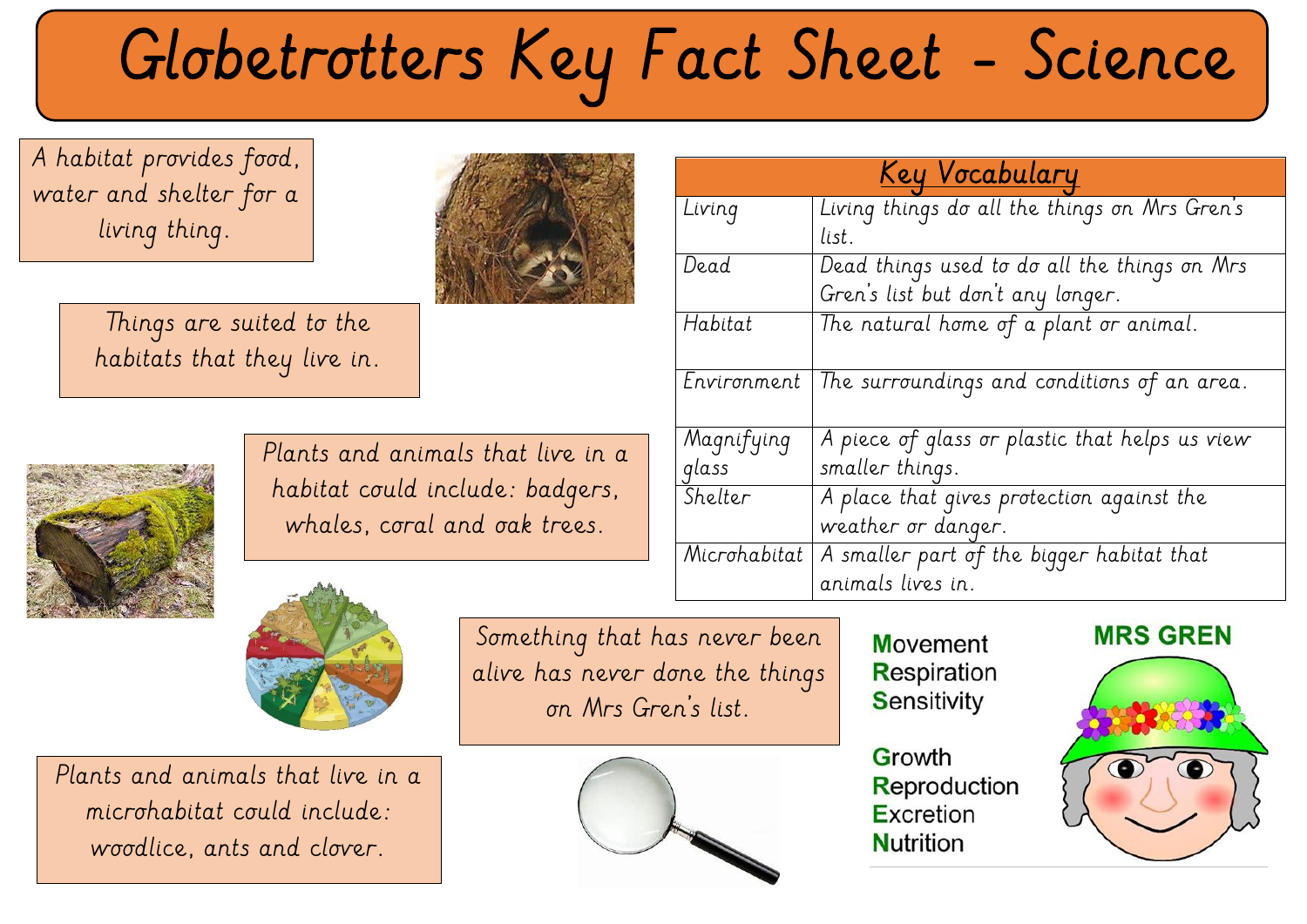### Globetrotters Key Fact Sheet - Geography

#### 7 continents map with 5 oceans



![](_page_1_Figure_3.jpeg)

We go to school in Canford Heath, which is in Southern England.

![](_page_1_Figure_5.jpeg)

Canford Heath is a place in the bigger town of Poole. If you visit Poole, you may see boats and ships.

| <u>Key Vocabulary</u> |                                              |  |
|-----------------------|----------------------------------------------|--|
| Human features        | Something that is built by humans and        |  |
|                       | would not have existed in nature             |  |
|                       | without humans.                              |  |
| Physical              | Something that is natural that has existed   |  |
| features              | in nature without humans.                    |  |
| Countries             | Land that is controlled by a single          |  |
|                       | government.                                  |  |
| Continents            | Earth is divided up into seven large masses  |  |
|                       | of land called continents. These are         |  |
|                       | Africa, Antarctica, Australia, Europe, Asia, |  |
|                       | South America and North America.             |  |
| Globe                 | The round shape of the world.                |  |
| Map                   | A picture of drawing of places.              |  |
| Atlas                 | A book with lots of maps.                    |  |

![](_page_1_Picture_8.jpeg)

![](_page_1_Picture_9.jpeg)

Kenya is one of 54 countries in the continent of Africa.